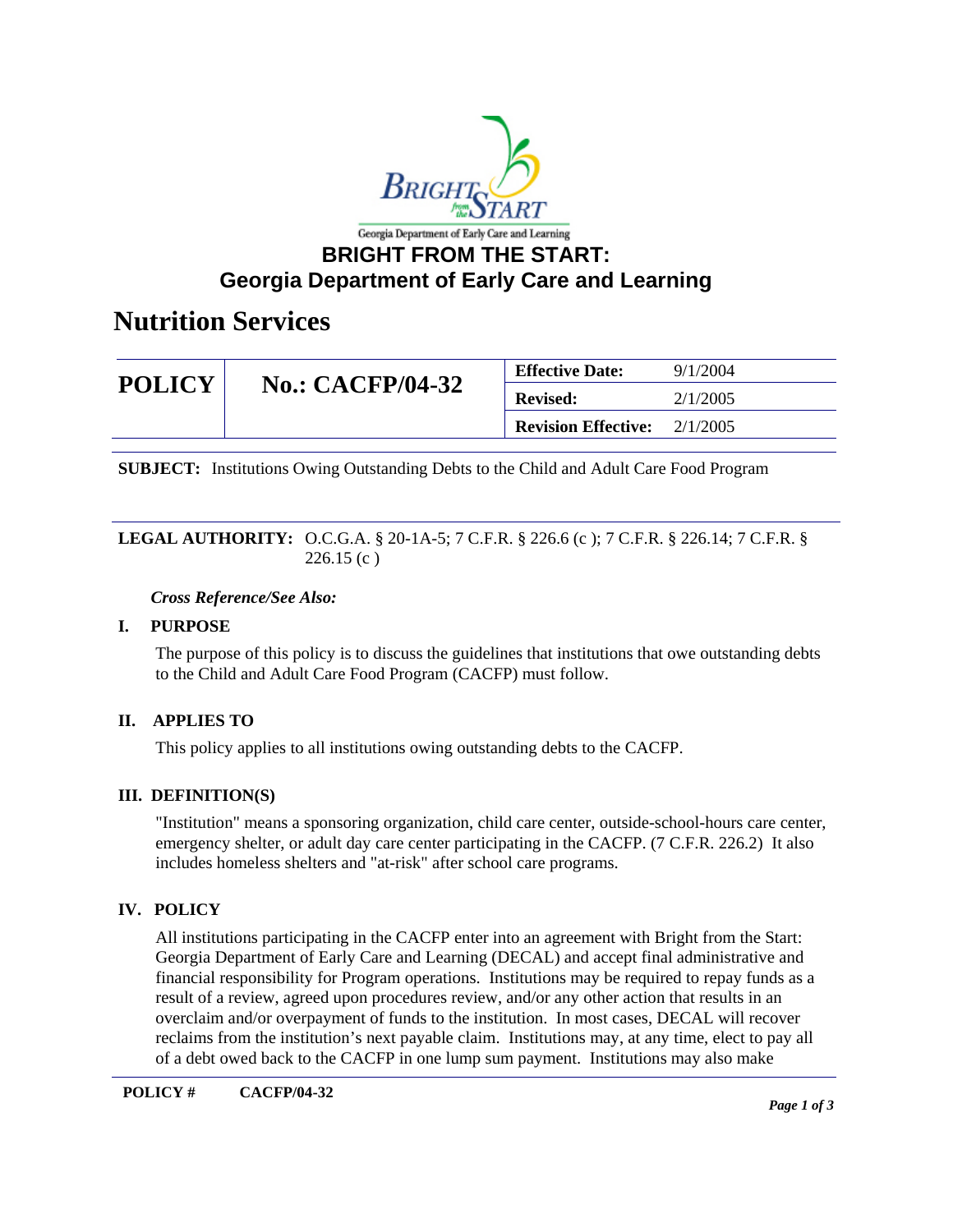# **Nutrition Services**

| <b>POLICY</b> | <b>No.: CACFP/04-32</b> | <b>Effective Date:</b>     | 9/1/2004 |
|---------------|-------------------------|----------------------------|----------|
|               |                         | <b>Revised:</b>            | 2/1/2005 |
|               |                         | <b>Revision Effective:</b> | 2/1/2005 |

arrangements with DECAL to pay a debt back through a payment plan. DECAL will review all payment plan requests to ensure repayments are made within a reasonable timeframe. However when outstanding debts are not paid in full or when payment plans are approved, federal regulations require DECAL to assess interest on the amount owed beginning with the initial demand for remittance. (See CACFP/03-29 Assessing Interest on Institution Audit Assessments and Overclaims)

Federal regulations also require DECAL to declare an institution seriously deficient for failure to perform any of the financial and administrative responsibilities required by 7 C.F.R. § 226. (See CACFP/00-9 Corrective Action for and Termination from the Child and Adult Care Food Program for Renewing and Participating Institutions) Institutions that fail to repay a debt in full and/or fail to adhere to approved payment plan arrangements have failed to meet their financial responsibilities required by federal regulations and will be declared seriously deficient.

Institutions that owe money to DECAL and are not in good standing with payment plan arrangements during the renewal application period will not be approved for participation. Institutions that owe money to DECAL and are not in good standing with payment plan arrangements will also not be approved to participate in the Summer Food Service Program (SFSP). A person who is a principal(s) for more than one institution will not be approved to submit an application on behalf of any of the institutions if they are not in good standing with payment plan arrangements for one or more of the institutions. Institutions that are not in good standing with payment plan arrangements or have failed to pay debts after being notified in writing will be declared seriously deficient and will not be approved to participate at the renewal application period. Institutions that are seriously deficient and owe money to DECAL during the renewal application period will be allowed to participate for no more than 90 days of the new fiscal year through an extension of the previous fiscal year's agreement and their final application status will be dependent on the outcome of the serious deficiency process.

### **V. PROCEDURE(S)**

DECAL will notify institutions in writing of any outstanding debts owed resulting from an overclaim. Failure to repay debts in full and/or in accordance with payment plan arrangements will result in the institution being declared seriously deficient. Outstanding debts that are not settled in full will also become subject to collections.

Payments may be submitted to DECAL by personal check, certified check, and/or money order. Submission of a bad check to DECAL is a violation of the payment plan agreement. If a personal check submitted to DECAL by an institution for payment on a payment plan is returned to DECAL by the bank due to insufficient funds, the payment plan will be considered void and will be terminated. The institution will then be required to pay the remaining balance including the